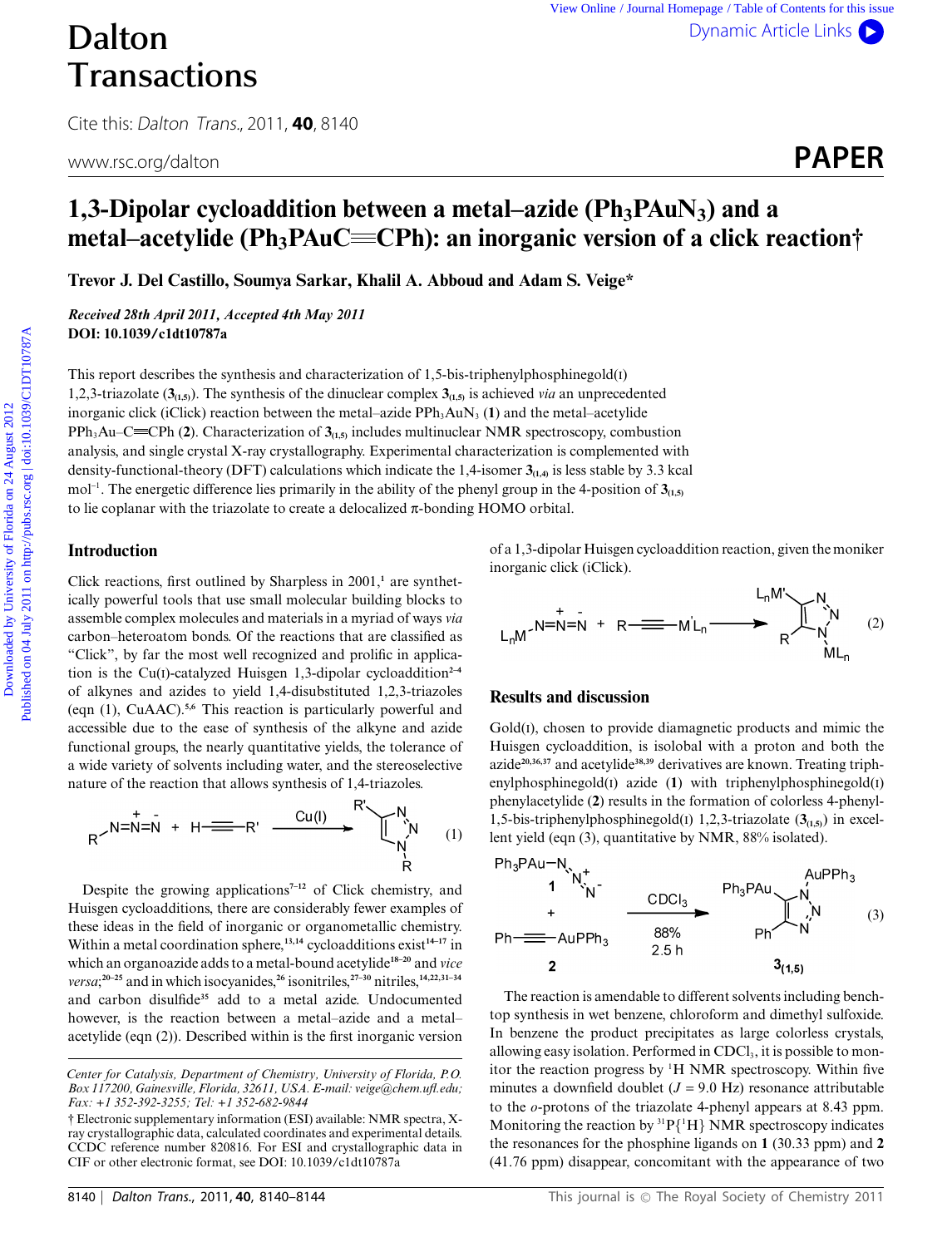new signals at 43.93 (PAuC) and 31.45 ppm (PAuN) attributable to  $3_{(1,5)}$ .

Crystals deposit from a benzene solution of  $3<sub>(1,5)</sub>$ , and Fig. 1 depicts the results of a single crystal X-ray diffraction experiment. Apparent from the molecular structure is the formation of the 1,5-digold substituted product, instead of the corresponding 1,4 digold isomer. The complex is  $C_s$ -symmetric and crystallizes in the *Pbca* space group along with two molecules of benzene, one being disordered. Additional disorder exists within two of the  $PPh<sub>3</sub>$ rings and the 4-phenyl of the triazolate. The geometry of each Au(I) ion is nearly linear;  $P1-Au1-N1 = 176.9(1)$  and  $P2-Au2-$ C1 = 177.99(12)*◦*. Au(I) coordination to the heterocycle produces similar bond lengths for each connection  $(Au1-N1 = 2.032(3)$  Å and Au2–C1 = 2.035(4)  $\AA$ ).



**Fig. 1** Molecular structure of  $3_{(1,5)}$  with ellipsoids drawn at the 50% probability level. Two lattice molecules of benzene, disordered atoms, and hydrogen atoms are removed for clarity. Selected bond lengths  $(\hat{A})$  and angles (*◦*): Au1–N1 = 2.032(3), Au2–C1 = 2.035(4), Au1–P1 = 2.2416(12), Au2–P2 = 2.2846(12), N1–N2 = 1.346(5), N2–N3 = 1.332(5), N3–C2 = 1.365(5), C1–C2 = 1.383(6), C1–N1 = 1.368(5); P1–Au1–N1 = 176.9(1),  $P2-Au2-C1 = 177.99(12), N1-N2-N3 = 108.0(4), N2-N3-C2 = 107.9(4),$  $C1-N1-N2 = 110.7(3), N3-C2-C3 = 109.3(4), C2-C1-N1 = 104.1(4).$ 

Most structurally similar to  $3<sub>(1,5)</sub>$ , mononuclear (NHC)Au<sup>1</sup>- and R<sub>3</sub>PAu<sup>1</sup>-triazolates, derived from the addition of organoazides to Au–acetylides and alkynes to Au–azides, $18,19$ <sup>e</sup> exhibit 0.02 Å shorter Au–C<sub>triazolate</sub> bonds. Relatively rare, crystallographically characterized gold(I)–vinyl complexes contain similar Au–C bond lengths that range between 2.002(9) to 2.0573(18) Å.<sup>18,19,40–46</sup>

The most salient structural feature within  $3_{(1,5)}$  is that the 4phenyl ring aligns nearly coplanar with the triazolate. The phenyl ring disorders over two positions with equal occupancy. The planes comprised of the non-H atoms from the disordered rings bisect the triazolate plane at 7.2 and 18*◦*. Near coplanarity implies electronic delocalization across the two rings because, spatially, a perpendicular orientation is more favorable.

Support for electronic delocalization comes from spin restricted geometry optimization and density-functional-theory (DFT) calculations of  $3<sub>(1,5)</sub>$  by employing the atomic coordinates from the crystal structure as the initial input (see ESI†). Fig. 2 depicts the optimized geometry structure  $3_{(1,5)}'$  and lists some calculated bond lengths and experimental values for comparison. Overall the



**Fig. 2** Optimized geometry of  $3_{(1,5)}$ . Selected bond distances (in  $\hat{A}$ ) for  $3_{(1,5)}$  are blue and for  $3_{(1,5)}$ <sup>'</sup> are red.

simulated bond lengths compare well with experimental values, including important bonds such as the Au1–N1 =  $2.059$  (2.032(3) Å) and Au2–C1 = 2.053 (2.035(4) Å). The calculation generates a twist angle of 16*◦* between the ring planes of the triazolate and 4-phenyl, which agrees well with the solid state characterization.

Thermal cycloaddition of organic azides and terminal alkynes typically results in a mixture of 1,4 and 1,5-triazoles.**<sup>2</sup>** Curious as to why the 1,5-isomer forms selectively in this case, we investigated the geometry optimized structure of the 1,4-derivative as well. Fig. 3 depicts the optimized structure of the 1,4-digold triazolate complex  $3_{(1,4)}$ <sup>'</sup>. Again, the bond length metrics compare well with the experimental values of  $3_{(1,5)}$ , but the main difference occurs within the relative disposition of the triazolate and 4-phenyl ring. Now planes comprised of the non-H atoms bisect at 43*◦*, which is clearly of steric origin. The two adjacent Au(I) ions prevent coplanarity of the rings. Comparing the total energy of the two calculated isomers reveals the 1,5-isomer  $3_{(1,5)}$ <sup>t</sup> is more stable than the 1,4-isomer  $3_{(1,4)}'$  by 3.3 kcal mol<sup>-1</sup>.



**Fig. 3** Optimized geometry of  $3_{(1,4)}'$  and selected bond lengths ( $\hat{A}$ ).

Closer inspection of the  $H$  NMR spectrum of the product reveals a doublet  $(J = 9 \text{ Hz})$  at 8.62 ppm attributable to the 1,4-isomer  $3<sub>(1,4)</sub>$ , which integrates to  $\lt 3\%$  of the peak area of the corresponding doublet at 8.42 ppm for  $3_{(1,5)}$ . At 24 °C, the  $^{31}P{^1H}$  NMR spectrum (CDCl<sub>3</sub>) only exhibits two broad intense resonances for  $3_{(1,5)}$ . However, upon lowering the temperature to -40 *◦*C the phosphorus resonances sharpen revealing a second set of two minor  $\left(\langle 3\% \rangle\right)$  resonances for  $\mathfrak{Z}_{(1,4)}$  at 42.50 (PAuC) and 31.66 ppm (PAuN) (Fig. 4). Variable temperature NMR spectroscopy performed on the mixture of  $3<sub>(1,5)</sub>$  and  $3<sub>(1,4)</sub>$  are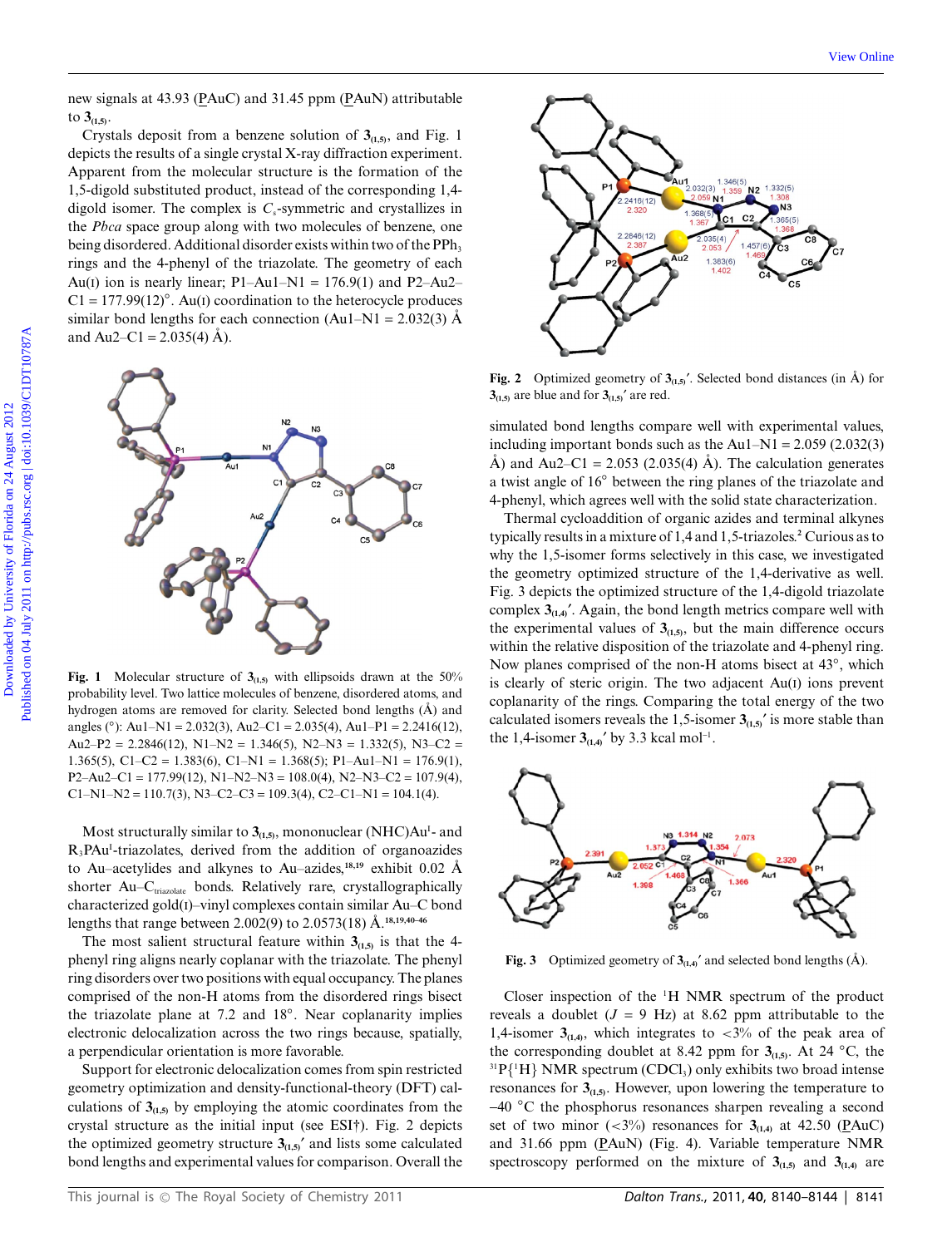

**Fig. 4** <sup>31</sup>  $P{\text{H}}$  NMR spectrum of  $\mathbf{3}_{(1,5)}$  (major) and  $\mathbf{3}_{(1,4)}$  (minor) in CDCl<sub>3</sub> at -40 *◦*C.

unable to conclusively establish whether the two isomers are in equilibrium due to the low concentration of  $3<sub>(1,4)</sub>$ . Over a 90 *◦*C temperature range, no change occurs in their relative concentrations.

The energy difference is a result of the broken electronic delocalization within the 1,4-isomer. Supporting this observation, the highest occupied molecular orbital (HOMO) of the 1,5-isomer consists of a  $\pi$ -bonding orbital delocalized over the two rings (Fig. 5, top). In contrast, the perpendicular rings in the 1,4-derivative localize the HOMO  $\pi$ -orbital on the triazolate, thus elevating its energy (Fig. 5, bottom). The lowest unoccupied molecular orbital (LUMO) for both isomers comprises high lying  $\pi^*$  orbitals of the P–aryl moiety and results in a HOMO–LUMO gap of 2.98 eV and 3.38 eV for  $3_{(1,5)}'$  and  $3_{(1,4)}'$ , respectively. Consistent with the calculation,  $3_{(1,5)}$  is colorless and the UV-Vis spectrum of  $3<sub>(1.5)</sub>$  reveals only an absorption in the UV region centered at 290 nm.

# **Conclusions**

In summary, these results demonstrate for the first time an iClick reaction between a metal–azide  $(Ph_3PAuN_3)$  and a metal– acetylide (Ph<sub>3</sub>PAu–C $\equiv$ CPh), which represents a new direction for 1,3-dipolar cycloadditions. Work remains to elucidate the generality of this reaction across different metal ions and reaction conditions. Considering the expansive repertoire of M–azide and M–acetylide complexes known across the transition metals and main group elements featuring different oxidation states, valence electron counts, and ancillary ligands; an infinite combination of homo- and heterodinuclear triazolate complexes are feasible. Further extension to more complex structures and materials is possible by linking multiple metal ions together *via* cycloaddition between complexes featuring di and triacetylide/azide groups.



**Fig. 5** Highest occupied molecular orbital (HOMO) for  $3_{(1,5)}$ <sup>'</sup> (top) and  $3_{(1,4)}'$  (bottom).

### **Experimental**

Glassware was oven dried before use. Pentane, toluene, and diethyl ether  $(Et, O)$  were dried using a Glass Contours drying column. Benzene- $d_6$  and chloroform- $d_1$  (Cambridge Isotopes) were dried over sodium-benzophenone ketyl and distilled or vacuum transferred and stored over 4 Å molecular sieves. Commercially available PPh<sub>3</sub>AuCl and TMSN<sub>3</sub> were used without further purification. Commercially available phenylacetylene was distilled before use.  $Ph_3PAuN_3^{20,36,37}$  and  $PPh_3Au-C=\nCPh^{38,39}$  were prepared according to literature procedures. NMR spectra were obtained on Varian Mercury Broad Band 300 MHz, Varian Mercury 300 MHz, or on Varian Inova 500 MHz spectrometers. Chemical shifts are reported in  $\delta$  (ppm). For <sup>1</sup>H and <sup>13</sup>C{<sup>1</sup>H} NMR spectra the solvent resonance was referenced as an internal reference, and for  ${}^{31}P{H}$  NMR spectrum the 85%  $H_3PO_4$ resonance was referenced as an external standard. Elemental analyses were performed at Complete Analysis Laboratory Inc., Parsippany, New Jersey. FT-IR spectra were recorded on a Thermo Scientific instrument.

#### **Synthesis of 3** $_{(1,5)}$  (major) and 3 $_{(1,4)}$  (minor)

A sealable NMR tube was charged with  $Ph_3PAuCCPh$  (10 mg, 0.018 mmol),  $Ph_3PAuN_3$  (9 mg, 0.018 mmol), and benzene- $d_6$ (0.6 mL). After 24 h clear colorless crystals deposit along the sides of the NMR tube. Crystals were collected and washed with pentane to give the major product  $3_{(1,5)}$  and  $\lt 3\%$  minor product  $3_{(1,4)}$  (17 mg, 89% yield).  $3_{(1,5)}$ : <sup>1</sup>H NMR (300 MHz, CDCl<sub>3</sub>),  $\delta$ (ppm): 8.43 (d, *J* = 9 Hz), 7.1–7.6 (m, aromatic). 31P{<sup>1</sup> H} NMR (121.16 MHz, CDCl3, 25 *◦*C), *d* (ppm): 43.93 (bs, *P*AuC), 31.45 (bs, *P*AuN). <sup>13</sup>C{<sup>1</sup>H} NMR (75 MHz, CDCl<sub>3</sub>), *δ* (ppm): 136.6 (s,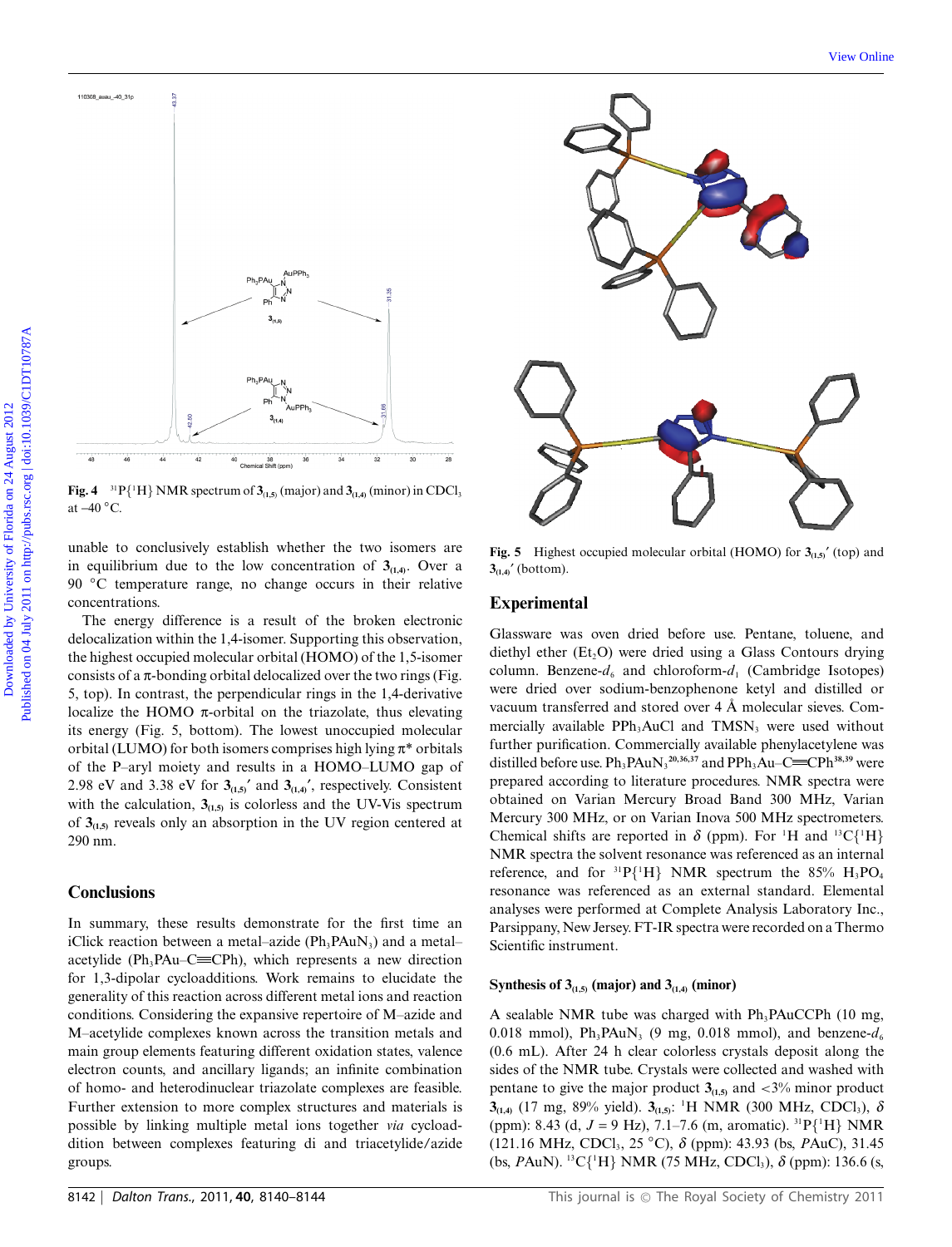#### **Table 1** Crystallographic data for **3(1,5)**

| <b>Table 1</b> Crystallographic data for $3_{(1,5)}$<br>Compound code                                                                                                                                                                                                                                                                                                                                                                                                                                                                                             | <b>CCDC 820816</b>                                                                                                                                                                                                                                                                                                                                                     | three disordered aryl rings. They were refined in two parts each<br>with their site occupation factors dependently refined. One of the<br>benzene solvent molecules is disordered and was also refined in                                                                                                                                                                                                                                                                                                                                                                                                                                                                                                                                                                                                                                       |
|-------------------------------------------------------------------------------------------------------------------------------------------------------------------------------------------------------------------------------------------------------------------------------------------------------------------------------------------------------------------------------------------------------------------------------------------------------------------------------------------------------------------------------------------------------------------|------------------------------------------------------------------------------------------------------------------------------------------------------------------------------------------------------------------------------------------------------------------------------------------------------------------------------------------------------------------------|-------------------------------------------------------------------------------------------------------------------------------------------------------------------------------------------------------------------------------------------------------------------------------------------------------------------------------------------------------------------------------------------------------------------------------------------------------------------------------------------------------------------------------------------------------------------------------------------------------------------------------------------------------------------------------------------------------------------------------------------------------------------------------------------------------------------------------------------------|
| Empirical formula<br>Formula weight<br>T/K<br>$\lambda/\text{\AA}$<br>Crystal system                                                                                                                                                                                                                                                                                                                                                                                                                                                                              | $C_{56}H_{47}N_2P_2Au_2$<br>1217.84<br>100(2)<br>0.71073<br>Orthorhombic                                                                                                                                                                                                                                                                                               | two parts. In the final cycle of refinement, 10916 reflections (of<br>which 7820 are observed with $I > 2\sigma(I)$ were used to refine 515<br>parameters (and 24 restraints) and the resulting $R_1$ , w $R_2$ and S<br>(goodness of fit) were $3.33\%$ , $6.00\%$ and 0.932, respectively. The<br>refinement was carried out by minimizing the $wR_2$ function using<br>$F2$ rather than F values. $R1$ is calculated to provide a reference to<br>the conventional $R$ value but its function is not minimized.                                                                                                                                                                                                                                                                                                                              |
| Space group<br>$a/\AA$<br>$b/\AA$<br>$c/\text{\AA}$                                                                                                                                                                                                                                                                                                                                                                                                                                                                                                               | Pbca<br>15.4234(3)<br>17.1790(3)<br>35.8699(7)                                                                                                                                                                                                                                                                                                                         |                                                                                                                                                                                                                                                                                                                                                                                                                                                                                                                                                                                                                                                                                                                                                                                                                                                 |
| $\alpha$ (°)<br>$\beta$ (°)                                                                                                                                                                                                                                                                                                                                                                                                                                                                                                                                       | 90<br>90                                                                                                                                                                                                                                                                                                                                                               | <b>Computational details</b>                                                                                                                                                                                                                                                                                                                                                                                                                                                                                                                                                                                                                                                                                                                                                                                                                    |
| $\gamma$ <sup>(°</sup> ) <sub><math>V/A</math><sup>3</sup></sub><br>Z<br>$\rho_{\text{calcd}}$ (Mg mm <sup>-3</sup> )<br>Crystal size/mm<br>$\mu$ /mm <sup>-1</sup><br>F(000)<br>$\theta$ range for data collection (°)<br>Limiting indices<br>No. of refins colled<br>No. of ind reflns $(R_{\text{int}})$<br>Completeness to $\theta = 27.50^{\circ}$<br>Absorption corr<br>Refinement method<br>Data/restraints/parameters<br>$R1,^a$ w $R2^b$ [ $I > 2\sigma(I)$ ]<br>$R1$ ," w $R2^b$ (all data)<br>GOF <sup>c</sup> on $F^2$<br>Largest diff. peak and hole | 90<br>9504.0(3)<br>16<br>1.702<br>$0.15 \times 0.12 \times 0.04$<br>6.275<br>4736<br>1.74 to 27.50<br>$-17 \le h \le 20$ , $-22 \le k \le 19$ , $-46 \le l \le 46$<br>85533<br>10916 (0.0949)<br>100.0%<br>Numerical<br>Full-matrix least-squares on $F^2$<br>10916/24/515<br>0.0333, 0.0600 [7820]<br>0.0570, 0.0640<br>0.932<br>1.646 and $-1.395$ e Å <sup>-3</sup> | Spin-restricted density-functional theory computations were ex-<br>ecuted in the Gaussian 09 program suite. <sup>48</sup> All calculations<br>employed the B3LYP functional <sup>49,50</sup> along with the standard 6-<br>$31G(d,p)$ basis set on all non-metal atoms. <sup>51-53</sup> Gold orbitals<br>were described with the Stuttgart effective core potential and<br>the associated basis set. <sup>54</sup> Geometries were optimized without<br>imposed symmetry and harmonic frequency calculations find all<br>structures to be potential minima. Molecular orbital pictures with<br>isovalues of 0.05 were generated using the Gabedit visualization<br>program. <sup>55</sup> Computational resources and support were provided<br>by the University of Florida High-Performance Computing Cen-<br>ter.<br><b>Acknowledgements</b> |
| $R_1 = \sum   F_{0} -  F_{c}   / \sum  F_{0} $ . $W_{0}R_2 = (\sum (w(F_{0}^{2} - F_{c}^{2})^{2}) / \sum (w(F_{0}^{2})^{2}))^{1/2}$ .<br>$\overline{C}$ GOF = $(\sum w(F_0^2 - \overline{F}_c^2)^2/(n-p))^{1/2}$ where <i>n</i> is the number of data and <i>p</i><br>is the number of parameters refined.<br>C <sub>aromatic</sub> , triazolate), 134.2 (d, $J_{\text{PC}} = 14$ Hz, $o$ -C, overlapping, C-                                                                                                                                                     |                                                                                                                                                                                                                                                                                                                                                                        | ASV thanks UF and the Alfred P. Sloan Foundation for financial<br>support. KAA thanks UF and the NSF CHE-0821346 for funding<br>the purchase of X-ray equipment. Computational resources<br>were provided by the University of Florida High-Performance<br>Computing Center.                                                                                                                                                                                                                                                                                                                                                                                                                                                                                                                                                                    |
| Au–P( $C_6H_5$ ), and N–Au–P( $C_6H_5$ ),)), 131.5 (bs, <i>i</i> -C, overlapping,<br>C-Au-P(C <sub>6</sub> H <sub>5</sub> ) <sub>3</sub> and N-Au-P(C <sub>6</sub> H <sub>5</sub> ) <sub>3</sub> ), 129.1 (d, $J_{PC} = 11$ Hz, m-                                                                                                                                                                                                                                                                                                                                |                                                                                                                                                                                                                                                                                                                                                                        | Notes and references                                                                                                                                                                                                                                                                                                                                                                                                                                                                                                                                                                                                                                                                                                                                                                                                                            |

C<sub>aromatic</sub>, triazolate), 134.2 (d,  $J_{PC} = 14$  Hz,  $o$ -C, overlapping, C-Au–P( $C_6H_5$ )<sub>3</sub> and N–Au–P( $C_6H_5$ )<sub>3</sub>)), 131.5 (bs, *i*-C, overlapping, C–Au–P(C<sub>6</sub>H<sub>5</sub>)<sub>3</sub> and N–Au–P(C<sub>6</sub>H<sub>5</sub>)<sub>3</sub>), 129.1 (d,  $J_{PC} = 11$  Hz, *m*-C and *p*-C, overlapping, C–Au–P( $C_6H_5$ )<sub>3</sub> and N–Au–P( $C_6H_5$ )<sub>3</sub>), 127.9 (s, C<sub>aromatic</sub>, triazolate), 126.4 (s, C<sub>aromatic</sub>, triazolate), 125.4 (s,  $\text{C}_{\text{aromatic}}$ , triazolate).  $\mathbf{3}_{(\mathbf{1},\mathbf{4})}$ : <sup>1</sup>H NMR (300 MHz, CDCl<sub>3</sub>),  $\delta$  (ppm): 8.6  $(d, J = 9 \text{ Hz})$ , aromatic resonances overlapping with  $3_{(1,5)}$  between 7.1–7.6. 31P{<sup>1</sup> H} NMR (121.16 MHz, CDCl3, -40 *◦*C), *d* (ppm): 42.50 (s, *P*AuC), 31.66 (s, *PAuN*). Anal. Calcd. for C<sub>44</sub>H<sub>35</sub>N<sub>3</sub>P<sub>2</sub>Au<sub>2</sub>: C, 49.78; H, 3.32; N, 3.96. Found: C, 49.86; H, 3.41; N, 3.88.

#### **X-Ray crystallography**

X-Ray intensity data were collected at 100 K on a Bruker SMART diffractometer using Mo-K $\alpha$  radiation ( $\lambda = 0.71073$  Å) and an APEXII CCD area detector (Table 1). Raw data frames were read by the program SAINT**<sup>47</sup>** and integrated using 3D profiling algorithms. The resulting data were reduced to produce *hkl* reflections and their intensities and estimated standard deviations. The data were corrected for Lorentz and polarization effects and numerical absorption corrections were applied based on indexed and measured faces.

The structure was solved and refined in SHELXTL6.1, using full-matrix least-squares refinement. The non-H atoms were refined with anisotropic thermal parameters and all of the H atoms were calculated in idealized positions and refined riding on their parent atoms. The asymmetric unit consists of the digold complex and two benzene solvent molecules. The complex has

#### **Computational details**

#### **Acknowledgements**

#### **Notes and references**

- 1 H. C. Kolb, M. G. Finn and K. B. Sharpless, *Angew. Chem., Int. Ed.*, 2001, **40**, 2004–2021.
- 2 R. Huisgen, in *1,3-Dipolar Cycloaddition Chemistry*, ed. A. Padwa, Wiley, New York, 1984, pp. 1–176.
- 3 R. Huisgen, *Proc. Chem. Soc.*, 1961, 357–395.
- 4 R. Huisgen, *Angew. Chem., Int. Ed. Engl.*, 1963, **2**, 565–598.
- 5 C. W. Tornoe, C. Christensen and M. Meldal, *J. Org. Chem.*, 2002, **67**, 3057–3064.
- 6 V. V. Rostovtsev, L. G. Green, V. V. Fokin and K. B. Sharpless, *Angew. Chem., Int. Ed.*, 2002, **41**, 2596–2599.
- 7 A. J. Qin, J. W. Y. Lam and B. Z. Tang, *Chem. Soc. Rev.*, 2010, **39**, 2522–2544.
- 8 Y. Nagao and A. Takasu, *J. Polym. Sci., Part A: Polym. Chem.*, 2010, **48**, 4207–4218.
- 9 T. Gadzikwa, G. Lu, C. L. Stern, S. R. Wilson, J. T. Hupp and S. T. Nguyen, *Chem. Commun.*, 2008, 5493–5495.
- 10 W. H. Binder and R. Sachsenhofer, *Macromol. Rapid Commun.*, 2008, **29**, 952–981.
- 11 J. E. Moses and A. D. Moorhouse, *Chem. Soc. Rev.*, 2007, **36**, 1249– 1262.
- 12 J. F. Lutz, *Angew. Chem., Int. Ed.*, 2007, **46**, 1018–1025.
- 13 H. W. Fruhauf, *Coord. Chem. Rev.*, 2002, **230**, 79–96.
- 14 H. W. Fruhauf, *Chem. Rev.*, 1997, **97**, 523–596.
- 15 W. Rigby, P. M. Bailey, J. A. Mccleverty and P. M. Maitlis, *J. Chem. Soc., Dalton Trans.*, 1979, 371–381.
- 16 W. Beck, W. P. Fehlhammer, H. Bock and M. Bauder, *Chem. Ber./Recl.*, 1969, **102**, 3637–3646.
- 17 Z. Dori and R. F. Ziolo, *Chem. Rev.*, 1973, **73**, 247–254.
- 18 Y. H. Zhou, T. Lecourt and L. Micouin, *Angew. Chem., Int. Ed.*, 2010, **49**, 2607–2610.